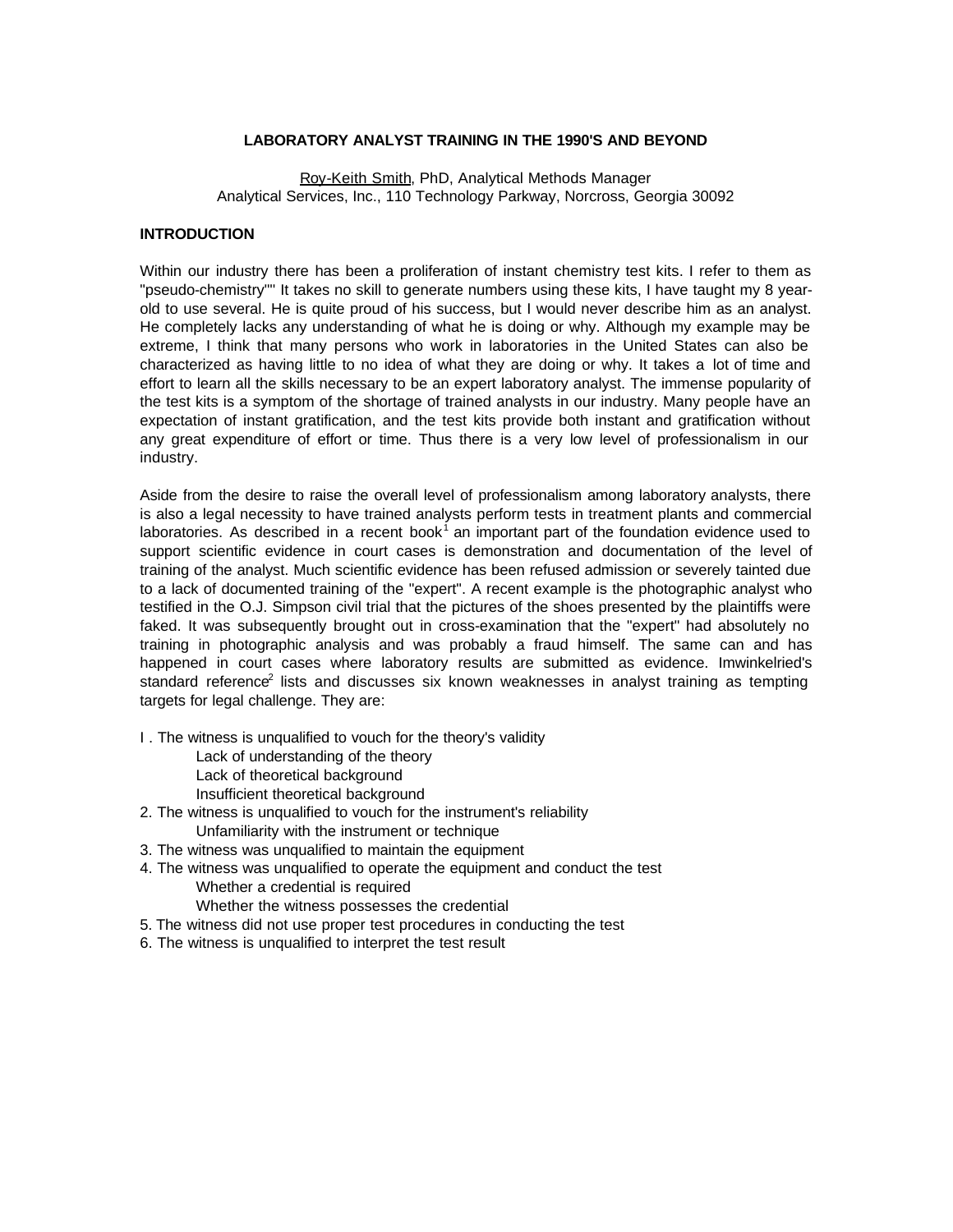It is important to remember that any result generated from a municipal or commercial laboratory in support of NPDES compliance monitoring requirements, hazardous waste characterization, industrial pre-treatment monitoring verification<sup>3</sup>, or any of the other myriad regulatory programs, has the potential of ending up in court, sometimes in criminal court where the evidentiary requirements are much more stringent. This implies that all analysts need to be trained if legal defensibility of data is to be maintained.

This article is broken into three parts. The first is a discussion of the skill areas that analyst needs to know to be successful. The second part discusses a training program that addresses and meets these goals. The third part describes documentation of the analyst training.

## **TRAINING GOALS**

Before we can address the issue of how to train an analyst, we need to examine what an analyst needs to know to function in a safe and responsible fashion. First and foremost is a knowledge of chemistry laboratory technique. I remember when I was in college there was only about 30 or so of my fellow chemistry undergraduates but in the biology department three buildings down the street there were over 100 students in the biology program. I often wondered what biology majors did for a living if they didn't go on to graduate school. Well now I know - many of them go to work in analytical chemistry labs. Which is strange because none of them ever take analytical chemistry as a course, most stop chemistry classes after general and organic. Which is also not to imply that chemistry majors learn any great amount of laboratory technique in analytical chemistry. Most persons graduating from college science majors have at best a smattering of proper laboratory technique that they picked up by accident during their studies. It's definitely not due to any systematic training program in lab technique.

Second, a detailed knowledge of chemistry laboratory safety is absolutely necessary. Colleges and universities are notorious for having a complete lack of awareness of safety in their laboratories. Sure they comply with the fire regulations and provide extinguishers, blankets, showers and eyewashes, but that's about it. Most college research laboratories are accidents on the verge of occurring. The cavalier attitude toward chemical toxicity and other health hazards, and especially toward responsible disposal (pour it down the sink) is prevalent. These attitudes and practices have to he changed to bring analysts into compliance with OSHA and other regulations dealing with work place safety, chemical exposure, and proper waste disposal practices. There is also a distinct need to develop common sense in the analyst with regards to chemicals and laboratory equipment.

Third, a detailed knowledge of environmental regulations is needed. The analyst operates within a compliance monitoring framework and certain test methods are approved while others are not. The mere possession of the most recent copy of *Standard Methods for the Examination of Water and Wastewater,* will not satisfy regulatory needs. First, the most recent copy is probably not the approved edition for compliance monitoring methods, and second, not all the methods found in *Standard Methods* are approved for use. The analyst must be familiar with the *Code of Federal Regulations,* plus any State environmental regulations that govern the analyst's sphere of responsibility. The quickest way to have analytical results rejected as evidence in court cases is to use unapproved test methods to generate the data.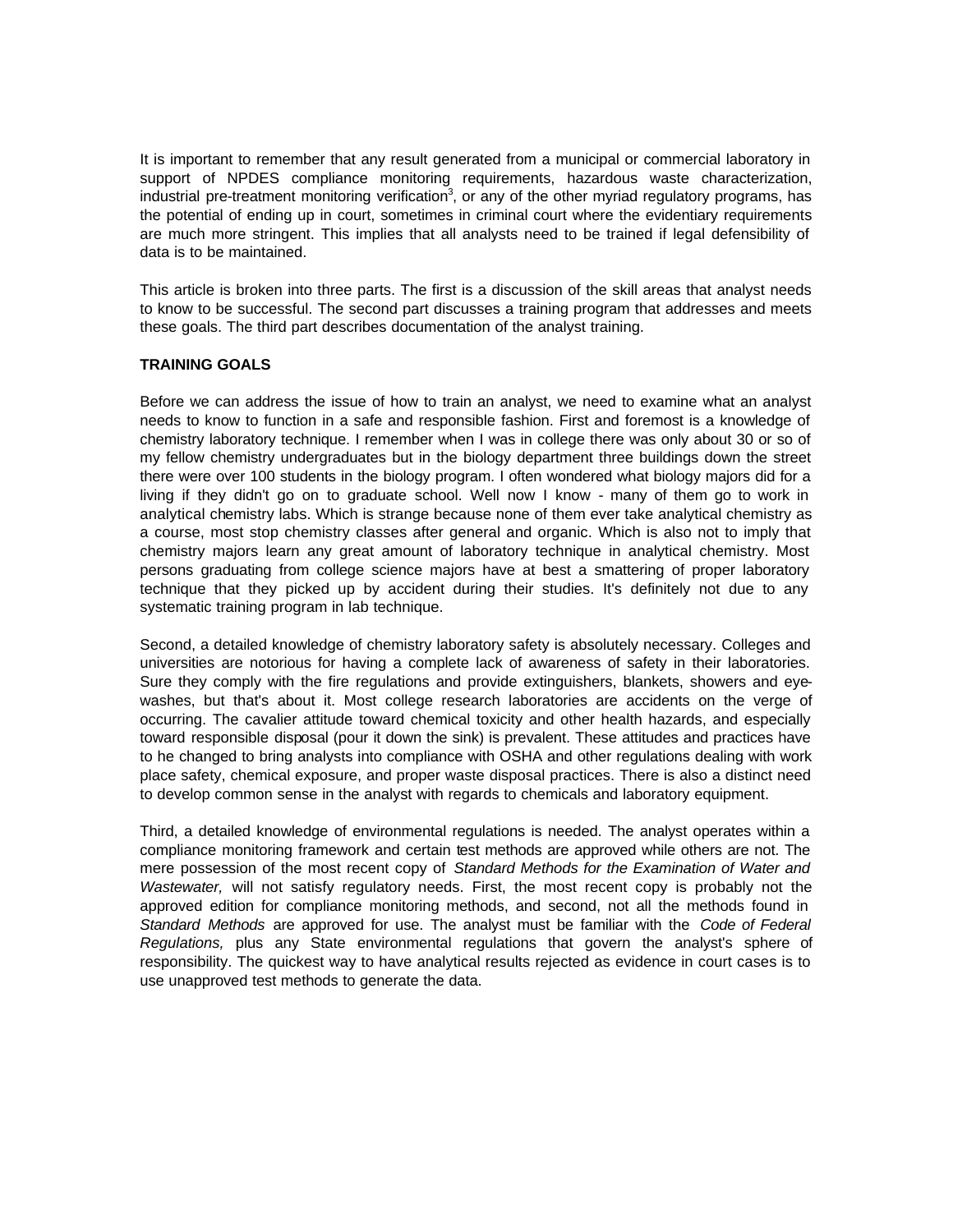Fourth, an in-depth knowledge of the chemistry of the test is necessary. You can frequently recognize the untrained analyst when you hear the question, "is this step really necessary?" Persons writing test methods do not waste time and space by adding unnecessary steps to the procedure. Even though the chemist following the procedure may not know why each step is performed, they have enough trust and experience to recognize that each step is important to the successful generation of the result. On the other hand the analyst may find that the sample needing analysis is not completely amenable to the written test procedure and some modifications are necessary. Further, it is an advantage to know the chemistry of the test so that the analyst has an awareness of the limitations of the test. No test procedure works equally well for all samples and the analyst must know the symptoms that indicate when the test is not working. Learning to avoid or correct for test interferences is the hallmark of the expert chemist.

Fifth is a knowledge of the use and interpretation of quality control procedures. Without quality control there is no confidence in results. Quality controls are always part and parcel of every approved method. Knowledge of how to interpret the quality control results is needed to assist the analyst in making the determination of whether the test is working or not working for any particular sample. The knowledge of specific quality controls must also be accompanied by a knowledge of where they fit within the overall quality assurance program.

We can summarize these job knowledge goals as follows:

- 1. General laboratory technique
- 2. Safety and chemical hygiene
- 3. Regulatory requirements
- 4. Chemistry of specific test procedures
- 5. Quality control

#### **TRAINING PROGRAM**

When we consider training normally we have in mind a new employee, who we would have to make productive as soon as possible. It is not in our best interests to teach laboratory technique, then when that subject is finished move on to the next item on the list. We also can not sit the employee down in a class for one or two weeks, drill them with everything they need to even know, and then move them to the lab and expect them to remember or understand everything that was covered. Learning to be an analyst takes a long time and the most rewarding process occurs when the skills learned in the lab are supplemented with material discussed in the classroom.

Successful training can never be passive. The simple presentation of a block of information in a class is rarely sufficient by itself. It must be followed up with supervised practical application on the job and then the person receiving the training must be evaluated. Further, evaluation must be continued over the lifetime of the employee. This is especially true in the case of laboratory work, where overtime an analyst will introduce short-cuts in their work. Sometimes these short-cuts will introduce valuable savings in time and materials to the procedure, however the most common occurrence is that the quality of the work suffers. Periodic re-evaluation serves to identify when the product quality is deteriorating

We have taken the approach of tiered training. The levels can be characterized as introduction, development and maintenance. The introduction coexists of 8 hours of formal classroom lecture/demonstration that the new employee receives within the first 3 weeks of employment and on-the-job training by the immediate supervisor. The 8 hours of formal class contains 2 hours of chemical hygiene and safety training, 1 hour of radiation safety training, 3 hours of quality assurance training, 1 hour of LIMS orientation, and 1 hour of administration-personnel orientation.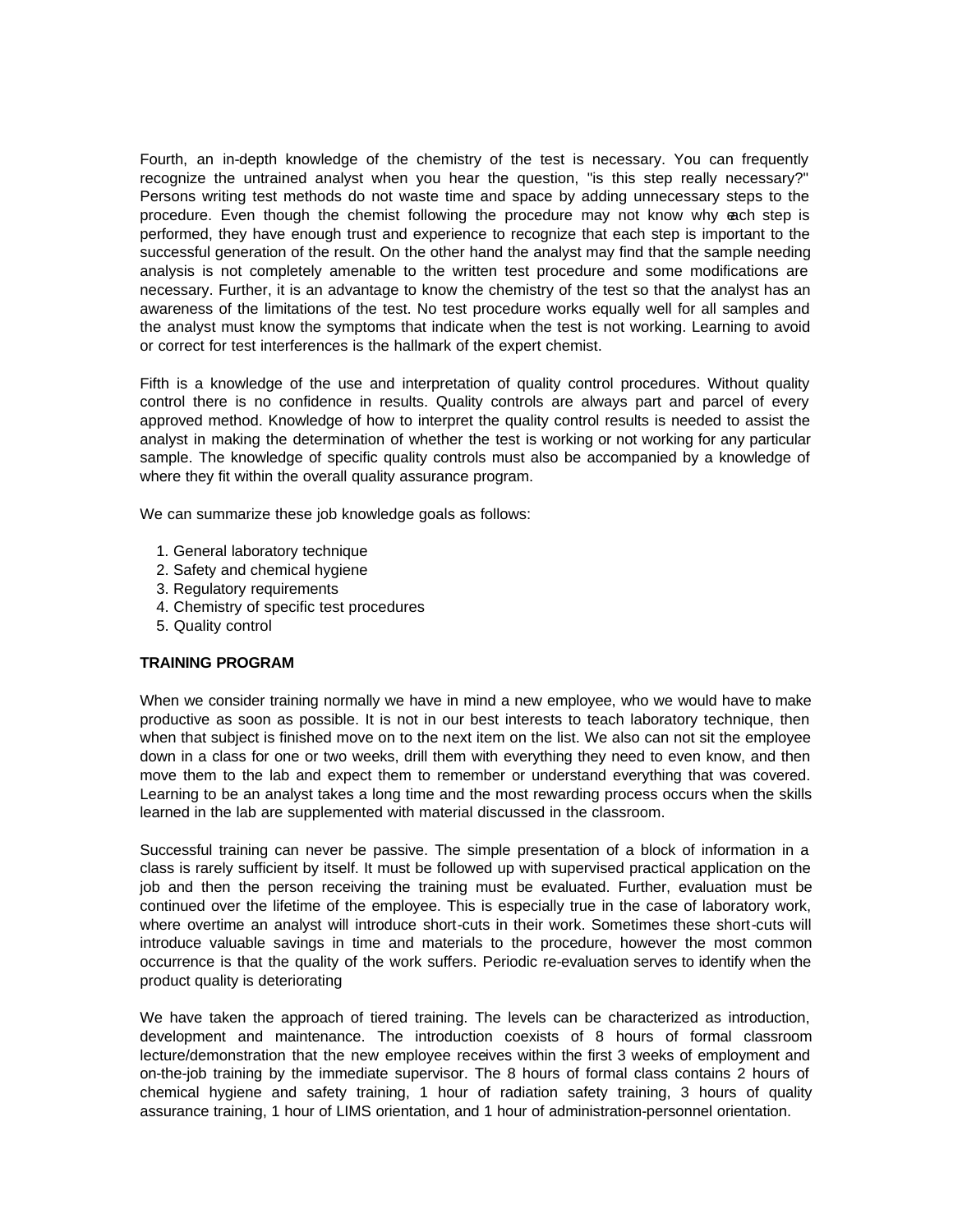The QA training is broken into three segments, one presented each of the first three weeks of employment. This allows the analyst to digest the information and integrate it into the on-the-job instruction they are receiving from their Section Supervisor. A lesson plan for the 3 hour QA training is presented in Table 1.

All employees are required to receive the complete introductory training regardless of job area. At the next level of training, the classes are more directed toward job function. Field service personnel take an OSHA and hazardous waste field sampling course, while all laboratory analysts participate in a 40 hour Analyst course. Georgia, as does a number of states, requires laboratory analyst licensing for persons performing drinking water or wastewater analysis. The licenses are obtained through written examination. The Analyst class is oriented toward helping employees pass the certification exams. A large number of references are used to develop and supplement the information presented. These are listed in Table 2. The topics of the Analyst class are chosen to present a wide variety of general chemistry knowledge (Table 3) that encompasses the subject range of the certification exams. The class is presented in one hour segments, with two classes a week during the lunch hour. The participants eat lunch and listen to the lecture. The whole course takes 20 weeks and at the end of the schedule, the class presentation cycles back to hour #1 and is repeated. The presentations are largely independent and analysts can join at any point of the schedule. Problem sets (homework) are frequently handed out and the answers discussed at the next meeting of the class.

Obviously, one hour of semivolatile organics class is not going to make an analyst proficient in the analysis of organic target analyses using a gas chromatograph or any other instrument or involved technique. For these job positions, the analyst will receive specialized training by either the manufacturer of the instrument or other person certified to present the training. Although it is sometimes advantageous to hold the training in-house, for the most part these courses require the analyst to travel to the manufacturer's site, particularly when extensive instrument hands-on instruction is involved. Examples of these courses include, basic and advanced Gas Chromatograph Operation and Maintenance, Gas Chromatograph-Mass Spectrometer Operation and Maintenance, Mass Spectral Interpretation, ICP-AES Operation and Maintenance, Atomic Absorption Spectrometer Operation and Maintenance, Microbiological Species Identification, Laboratory Data Evaluation, *etc.* 

During the development training, and continuing on through their career, formal evaluations of the analyst are performed. Two key evaluations in Georgia are the State Certification examinations for drinking water laboratory analyst and wastewater laboratory analyst. The exams are administered under the authority of the Georgia State Board of Examiners for Certification of Water & Wastewater Treatment Plant Operators and Laboratory Analysts by LGR Examinations (Pennsylvania). The examinations that are used are drawn from the test bank of questions prepared and maintained by the Associated Boards of Certification (ABC). We require that all analysts pass at least one of the certification exams by the end of their first year of employment, with the second examination passed not later than the end of the second year.

A number of other states (California, Connecticut, Idaho, Kansas, Kentucky, Louisiana, Nevada, Ohio, and Pennsylvania) have voluntary or mandatory analyst certification that is performed through testing, and most use the ABC exams. For states and areas that are subject to limited or no statesponsored testing, ABC currently offers administration of analyst exams to individuals through designated proctors. Both drinking water and wastewater laboratory exams are available. The wastewater analyst exams have four levels of difficulty: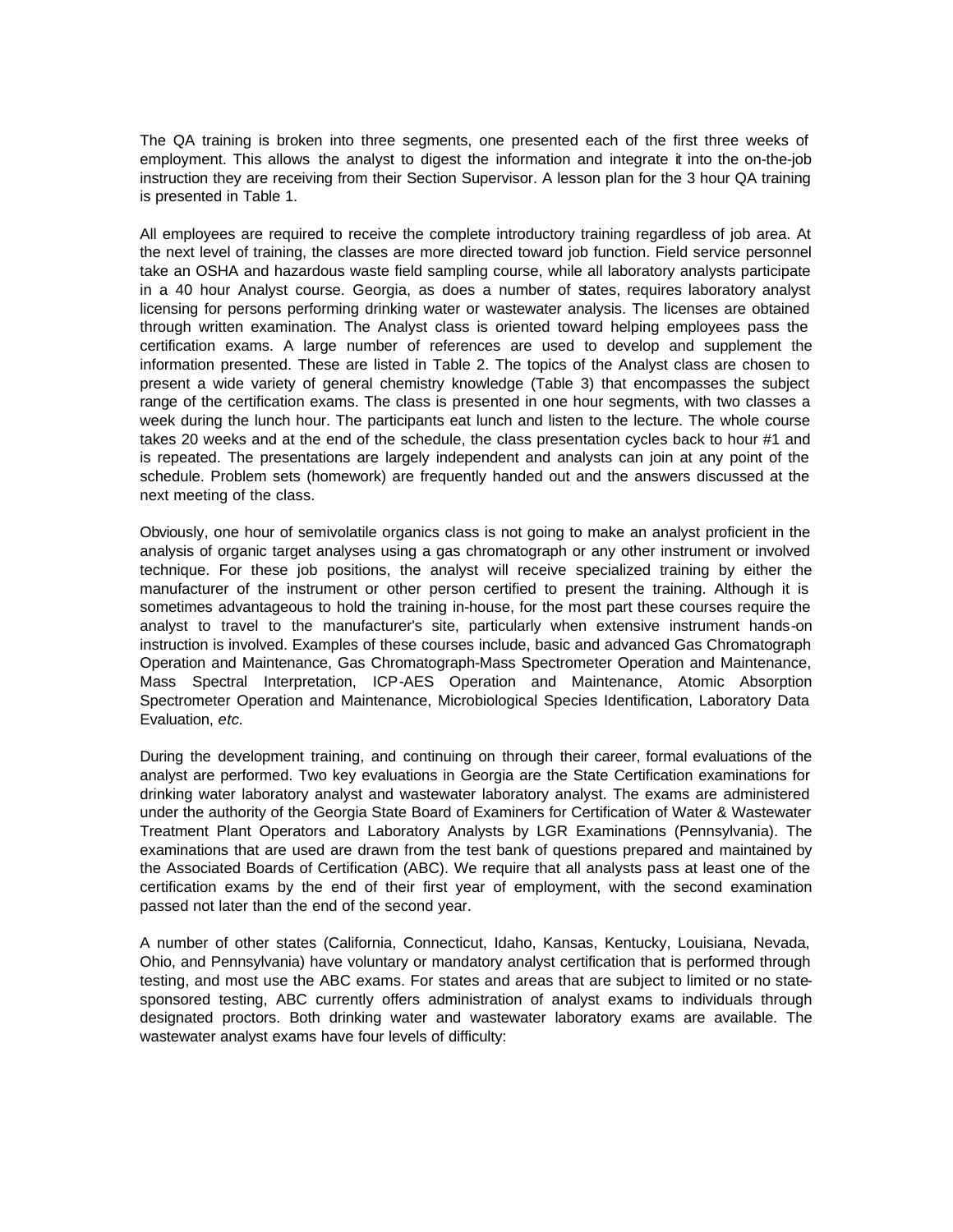Class I - Plant operators who perform process control tests: alkalinity, BOD, CBOD, chlorine, coliforms, color, DO, odor, oxygen uptake, pH, SDI, solids, turbidity, *etc.*

Class II - Intermediate level treatment plant laboratory analysts who perform regulatory monitoring and process control: Class I plus COD, conductivity, nitrogen, oil & grease, phosphorus, *etc.*

Class III - Advanced laboratory analysts in larger municipal or commercial labs: Class II plus bioassay, cyanide, inorganics, metals, organics, phenols, *etc.*

Class IV - Expert laboratory analysts/laboratory managers Class III plus detailed instrumental analysis - AA, ICP, GC, GC-MS, etc., and management skills

The Georgia certification exams are drawn from the Class II question bank. These serve as an excellent starting point for analyst evaluation. The higher classification exams can be used to measure analyst progress through later stages in their career. More information about the ABC exams can be obtained from the Executive Director of ABC<sup>4</sup>.

There are no written examinations available that measure analyst skills outside of the drinking water or wastewater arenas<sup>5</sup>. Our experience has been, however, that the wastewater exams are an accurate measure of the analyst's general success in other areas of environmental analysis, with the single exception of knowledge of specific regulations. Part of the reason, I believe, lies in the compliance monitoring analytical requirements under the water and wastewater permitting programs are much more stringent than the requirements under other regulatory programs. It's easier to move from a very strict regimen of testing to a less stringent protocol, rather than *vice versa.*

Evaluations of the analyst's hands-on technical capability are separate from evaluations of the analyst's general knowledge,. but no less important. Initial demonstrations of ability (IDA) are method-specific evaluations of the ability of the analyst to perform a particular test, prior to any analysis of real-word samples. Many EPA test methods contain a detailed description of a required IDA. Normally it consists of analysis of 4 to 7 repetitions of a spiked reagent water sample, with the accuracy and precision of the replicate analysis compared to performance standards. Successful completion of a Method Detection Limit Study as described in 40 CFR 136, Appendix B, is an evaluation that is performed at least once a year for each test analyte for which the analyst is responsible.

Other important evaluations include performance audits of analyst success in following test procedures. A performance evaluation (PE) sample is a blind test of the analyst's ability to obtain an acceptable result on samples containing unknown concentrations of target analyses. The two most common PE Studies are the Water Supply (WS) and Water Pollution (WP) series administered by EPA. Both of these studies are conducted twice a year and cover metals, pesticide/PCB, volatile organics, and general chemistry parameters. Several commercial firms also provide PE samples that cover the entire range of environmental analyses and in a variety of matrices. PE samples serve as an excellent test of analyst capability and are frequently the first indicator that there are egregious problems in the way the analyst is following a test procedure.

Another form of performance audit is performed in conjunction with preparing and updating performance expectations (data quality objectives) for detection/reporting limits, accuracy, and precision. This evaluation reviews quality control results over a period of time and compares the results with either historical laboratory performance or with method specified performance.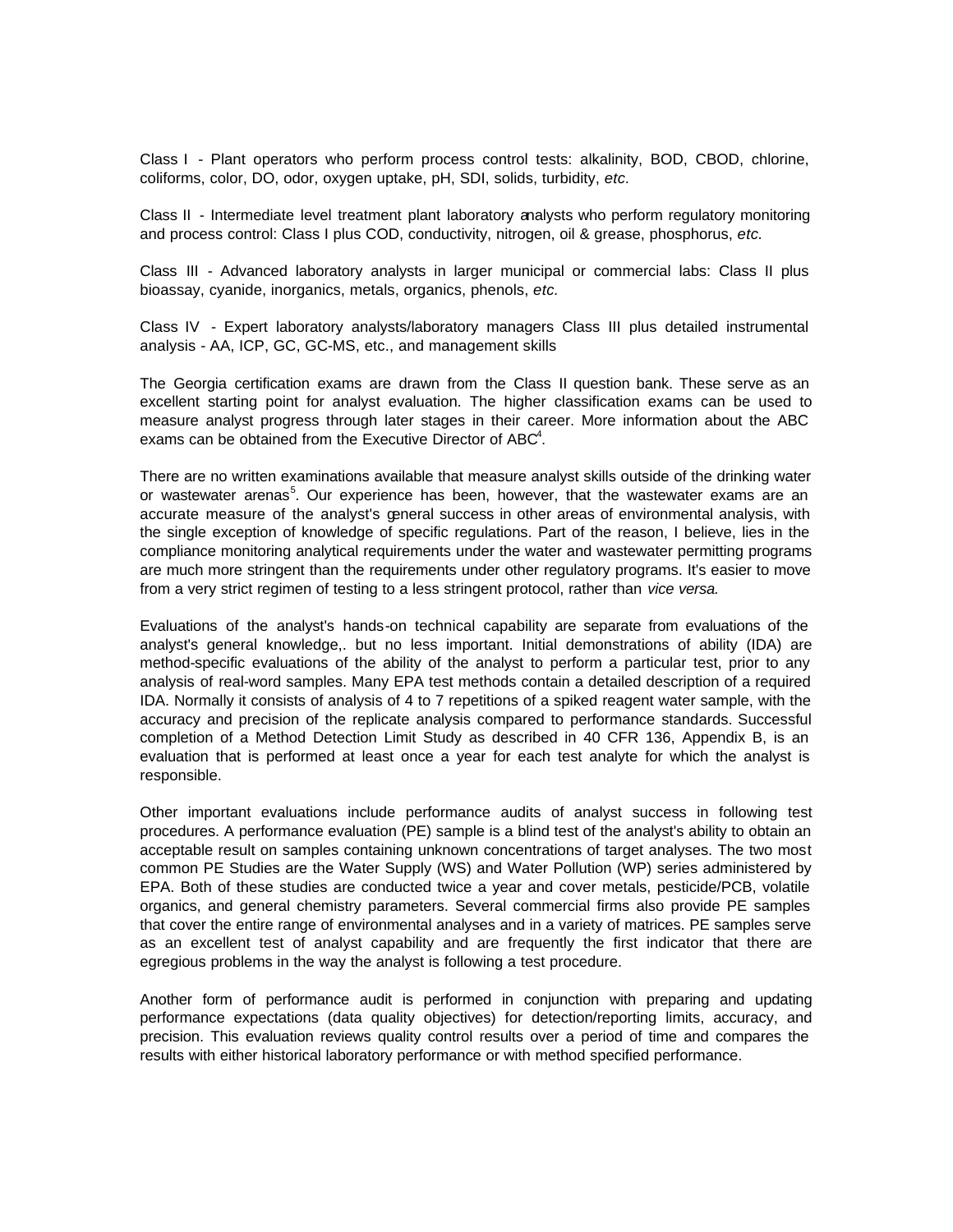Periodic system audits are valuable evaluations. System audits take many forms and may be conducted by either in-house Quality Assurance personnel or by visitors to the laboratory. Most state certification programs and many federal government programs require an on-site visit and audit as part of the certification or validation process. The visit may be conducted by a state or federal government employee, or the audit may be contracted out to a third-party accreditation organization. These audits from persons outside the laboratory are extremely valuable as an independent source of evaluation. Often we who work in the lab get so involved with day-to-day operations that we can't see the forest for the trees. Our objectiveness is further clouded by the personal relationships that exist in the lab, frequently leading to the decision that, "It's not really that big a deal and I don't want to hurt her feelings." Regardless of the feelings of the analyst, failure to follow prescribed procedures hurts the laboratory. Outside auditors are free from these personal relationships and can give a more objective evaluation.

System audits compare in detail what the analyst is doing on the bench with what is prescribed in the official approved method, the lab's Quality Assurance Manual and the appropriate standard operating procedure (SOP). An annual system review of the SOP by the analyst and the laboratory's most knowledgeable chemist is an excellent procedure. A system audit should always be triggered by an unacceptable result on a performance audit.

## **TRAINING DOCUMENTATION**

As was discussed in the Introduction to this article, the training of an analyst is a necessary part of foundation evidence to support scientific evidence in court cases. Proof of the training is best supported through documentation to give credence to any testimony claiming proper training. This suggests that individual training records need to be maintained for each employee.

The file should contain a resume of the analyst that summarizes any technical formal training or experience **t**hat they had prior to being employed at your laboratory. A one page resume is often more than adequate and an example is illustrated in Figure I . If the analyst has attended or graduated from a university, a copy of the transcript is frequently useful.

It is necessary to document each class or course that the analyst attends while they are at your laboratory. If the course consists of more than one session, having a sign-in sheet is useful for keeping up with who has attended which session. Once a course of study is completed, the Training Manager issues a signed certificate. An example is illustrated in Figure 2. Necessary information on the certificate is the name, date and reference source for the course, the name of the student, and the name and dated signature of the instructor. For in-house courses, it is frequently beneficial to attach a copy of the lesson plan to the certificate in the file, especially if the record is to be admitted in a court case. For courses taken outside the laboratory, a copy of the training completion certificate should be placed in the file.

Evaluations also need to be documented. Passage of the certification exam is accompanied by issuance of a Certificate by the state certification board. A copy should be kept in the file. A copy of the license that goes along with the certification, and any subsequent renewals, should be kept in the training file.

Copies of completed IDA and MDL studies should be available in the training records. Acceptable results on PE samples should also be documented. We use the form illustrated in Figure 3 It has been suggested that a copy of the official report from the organization responsible for the PE sample be attached to the certificate in the training record file. This may or may not be useful.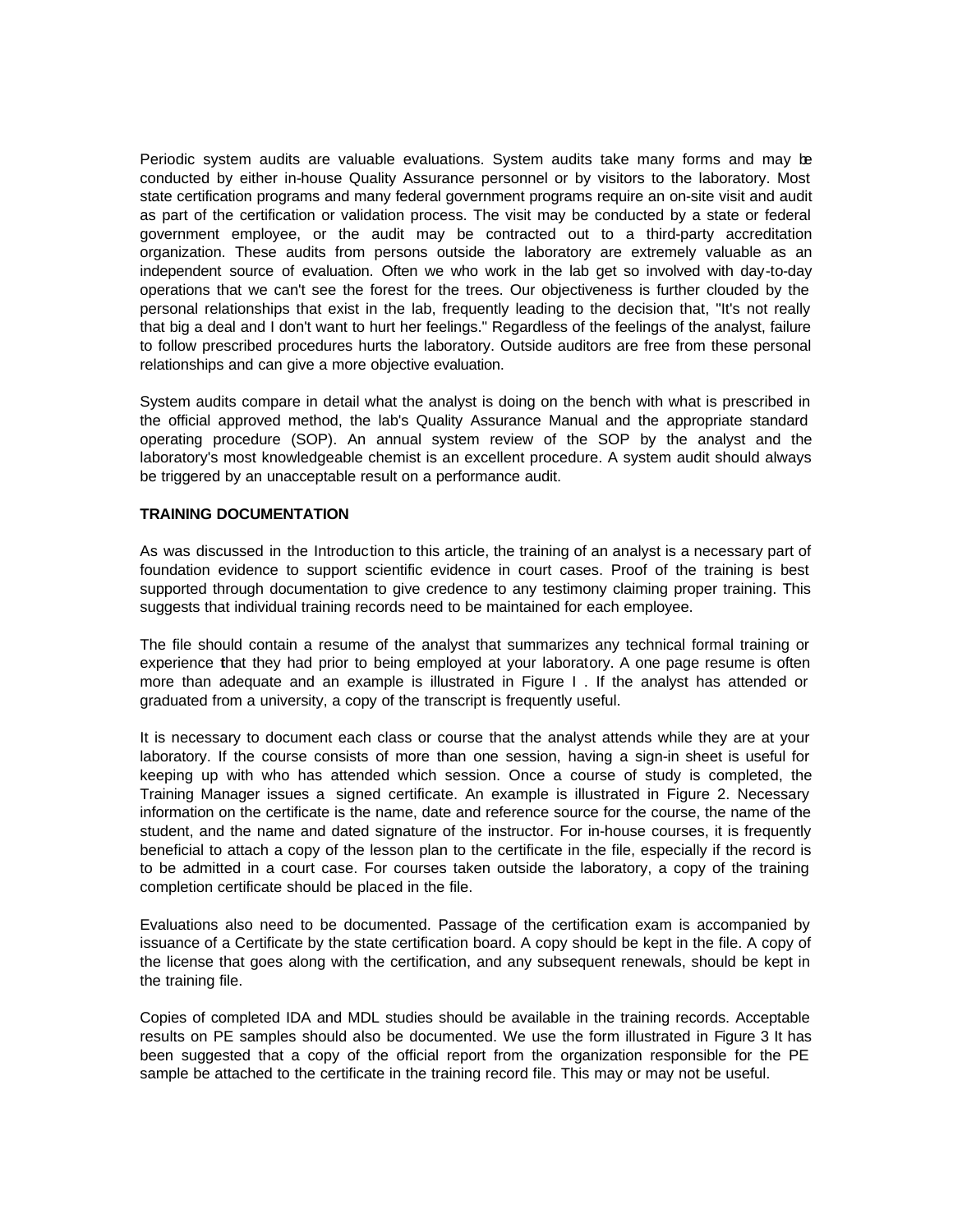Written reports of audits, regardless of whether internal or external, should be included in the training file. They should indicate by whom and when the audit was conducted, the findings of the audit, and recommendations to correct deficiencies. Most audits require a written response, and a copy of the response should be attached to the audit report. Any documentation that is produced as a corrective action to deficiencies should be copied and included.

There are a number of ways to keep these records. In some laboratories the personnel, technical training and safety training records may be kept together in a single folder. In other labs, where the personnel/finance, training, and chemical hygiene/safety functions are managed by different people at different locations, the three sets of records may be maintained separately. Regardless of where the records are stored, it is important to give the employee a copy of the record and to keep at least one copy for filing. When the training records are required to be produced in court, frequently it is a period of 36 years or more after the event of the analysis and often the employee is now working elsewhere. The necessity to prove that the analyst was trained and capable of doing the text procedure at the time the test was done still exists. Training record files are invaluable in this situation.

It is beneficial to the Training Manager to maintain tabular training summaries. These allow one to tell at a glance who has had what training. There are computer programs available that will accomplish this function. An example is "PC Compliance Training Tracker" available from J.J. Keller & Assoc. Other companies who produce comparable software include Achieve Technology, Eclipse, Envirowin Software, and Software Resources & Marketing. Hardcopy printouts of these training summaries are also useful in marketing efforts by the laboratory. Project proposals can be enhanced through inclusion of lists of employees who hold particular certifications such as OSHA field sampling or drinking water licensed analyst.

## **CONCLUSION**

No one is born an expert analyst. Training is absolutely necessary to produce a knowledgeable, competent laboratory worker. I have described the program we have been using at Analytical Services for a number of years with some degree of success. Hopefully, with some situation specific modifications, this program will work equally well in your facility.

- 1. Berger, W., H. McCarty, and R.-K. Smith. Environmental Laboratory Data Evaluation. Genium Publishing, Schenectady, NY, 1996.
- 2. Imwinkelried, E.J. The Methods of Attacking Scientific Evidence, Second Edition. The Michie Company, Charlottesville, VA, 1992.
- 3. Industrial user inspection and sampling mutual for POTW's, EPA 831-B-94-001, 1994.
- 4 Dr. Stephen Ballou, ABC, 208 5th Street, Ames, Iowa 50010-6259, telephone number 515-232- 3623.
- 5 ABC used to offer an Environmental Laboratory Analyst exam but it is no longer available.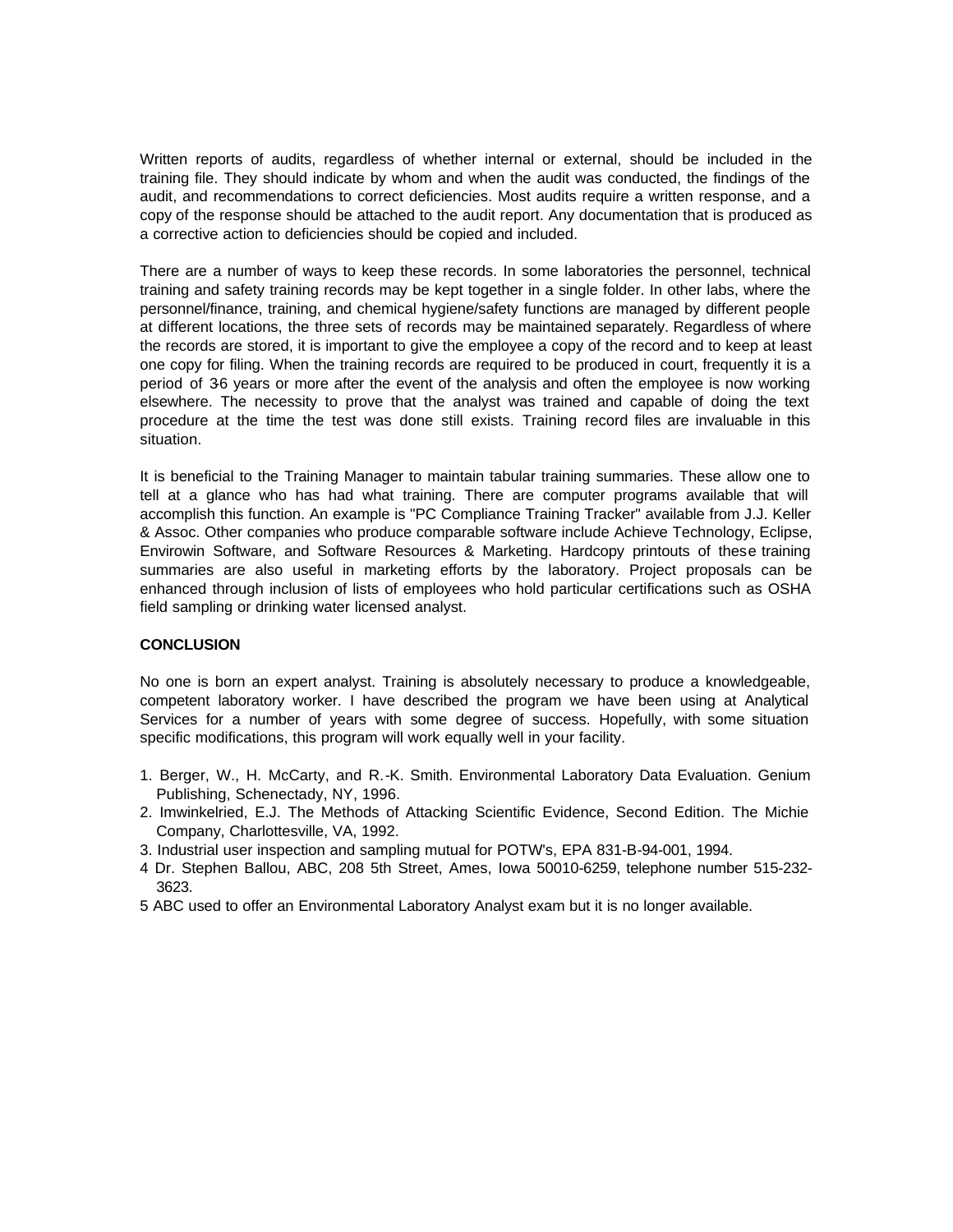**Table 1.** Introduction to Quality Assurance lesson plan

| Definitions of QA & QC<br>Quality assurance and quality control are defined.<br>Definitions and how ASI accomplishes the two requirements of environmental<br>Analytical validity and<br>regulatory analysis are described. The legal accountability of each analyst for their<br>legal defensibility<br>work is described. Personal responsibility is stressed.<br>ASI QA Manual<br>The purpose, use and frequency of updates of the QA Manual are described.<br>SOPs<br>How SOPs are written and updated are described. The format and authority of the QP<br>is described. The frequency of update is described.<br>The 4 types of regulatory analysis performed at ASI (Drinking water, wastewater, RCRA<br>Approved methods<br>and USACE) and location of the approved methods are discussed along with role of<br>CFR and other regulatory documents.<br>Definition of holding time, how to calculate and location of holding time lists in the ASI<br>Holding times<br>QA Manual and other regulatory sources.<br>Definition of preservatives and location of preservative lists in the ASI QA Manual and<br>Preservatives<br>other regulatory sources.<br>Containers<br>Location of container lists in the ASI QA Manual and other regulatory sources. |
|----------------------------------------------------------------------------------------------------------------------------------------------------------------------------------------------------------------------------------------------------------------------------------------------------------------------------------------------------------------------------------------------------------------------------------------------------------------------------------------------------------------------------------------------------------------------------------------------------------------------------------------------------------------------------------------------------------------------------------------------------------------------------------------------------------------------------------------------------------------------------------------------------------------------------------------------------------------------------------------------------------------------------------------------------------------------------------------------------------------------------------------------------------------------------------------------------------------------------------------------------------------|
|                                                                                                                                                                                                                                                                                                                                                                                                                                                                                                                                                                                                                                                                                                                                                                                                                                                                                                                                                                                                                                                                                                                                                                                                                                                                |
|                                                                                                                                                                                                                                                                                                                                                                                                                                                                                                                                                                                                                                                                                                                                                                                                                                                                                                                                                                                                                                                                                                                                                                                                                                                                |
|                                                                                                                                                                                                                                                                                                                                                                                                                                                                                                                                                                                                                                                                                                                                                                                                                                                                                                                                                                                                                                                                                                                                                                                                                                                                |
|                                                                                                                                                                                                                                                                                                                                                                                                                                                                                                                                                                                                                                                                                                                                                                                                                                                                                                                                                                                                                                                                                                                                                                                                                                                                |
|                                                                                                                                                                                                                                                                                                                                                                                                                                                                                                                                                                                                                                                                                                                                                                                                                                                                                                                                                                                                                                                                                                                                                                                                                                                                |
|                                                                                                                                                                                                                                                                                                                                                                                                                                                                                                                                                                                                                                                                                                                                                                                                                                                                                                                                                                                                                                                                                                                                                                                                                                                                |
|                                                                                                                                                                                                                                                                                                                                                                                                                                                                                                                                                                                                                                                                                                                                                                                                                                                                                                                                                                                                                                                                                                                                                                                                                                                                |
|                                                                                                                                                                                                                                                                                                                                                                                                                                                                                                                                                                                                                                                                                                                                                                                                                                                                                                                                                                                                                                                                                                                                                                                                                                                                |
|                                                                                                                                                                                                                                                                                                                                                                                                                                                                                                                                                                                                                                                                                                                                                                                                                                                                                                                                                                                                                                                                                                                                                                                                                                                                |
|                                                                                                                                                                                                                                                                                                                                                                                                                                                                                                                                                                                                                                                                                                                                                                                                                                                                                                                                                                                                                                                                                                                                                                                                                                                                |
|                                                                                                                                                                                                                                                                                                                                                                                                                                                                                                                                                                                                                                                                                                                                                                                                                                                                                                                                                                                                                                                                                                                                                                                                                                                                |
|                                                                                                                                                                                                                                                                                                                                                                                                                                                                                                                                                                                                                                                                                                                                                                                                                                                                                                                                                                                                                                                                                                                                                                                                                                                                |
|                                                                                                                                                                                                                                                                                                                                                                                                                                                                                                                                                                                                                                                                                                                                                                                                                                                                                                                                                                                                                                                                                                                                                                                                                                                                |
|                                                                                                                                                                                                                                                                                                                                                                                                                                                                                                                                                                                                                                                                                                                                                                                                                                                                                                                                                                                                                                                                                                                                                                                                                                                                |
|                                                                                                                                                                                                                                                                                                                                                                                                                                                                                                                                                                                                                                                                                                                                                                                                                                                                                                                                                                                                                                                                                                                                                                                                                                                                |
| Accuracy and Precision<br>Terms are defined, target analogy and mathematical methods of quantitation are                                                                                                                                                                                                                                                                                                                                                                                                                                                                                                                                                                                                                                                                                                                                                                                                                                                                                                                                                                                                                                                                                                                                                       |
| presented.                                                                                                                                                                                                                                                                                                                                                                                                                                                                                                                                                                                                                                                                                                                                                                                                                                                                                                                                                                                                                                                                                                                                                                                                                                                     |
| Batch QC<br>The idea behind batch QC is described and the requirements for it's implementation is                                                                                                                                                                                                                                                                                                                                                                                                                                                                                                                                                                                                                                                                                                                                                                                                                                                                                                                                                                                                                                                                                                                                                              |
| illustrated.                                                                                                                                                                                                                                                                                                                                                                                                                                                                                                                                                                                                                                                                                                                                                                                                                                                                                                                                                                                                                                                                                                                                                                                                                                                   |
| The company policy and daily up-dating of control charts is described. How limits are<br>Control charts                                                                                                                                                                                                                                                                                                                                                                                                                                                                                                                                                                                                                                                                                                                                                                                                                                                                                                                                                                                                                                                                                                                                                        |
| established and the frequency of adjustment is described.                                                                                                                                                                                                                                                                                                                                                                                                                                                                                                                                                                                                                                                                                                                                                                                                                                                                                                                                                                                                                                                                                                                                                                                                      |
| <b>MDL</b><br>Mean and standard deviation are defined and illustrated along with normal distribution.                                                                                                                                                                                                                                                                                                                                                                                                                                                                                                                                                                                                                                                                                                                                                                                                                                                                                                                                                                                                                                                                                                                                                          |
| MDL is defined and EPA method of determination is presented.                                                                                                                                                                                                                                                                                                                                                                                                                                                                                                                                                                                                                                                                                                                                                                                                                                                                                                                                                                                                                                                                                                                                                                                                   |
| Significant figures<br>Discussion of implied ±1 error in last place, ASI standard of no more than 3 significant                                                                                                                                                                                                                                                                                                                                                                                                                                                                                                                                                                                                                                                                                                                                                                                                                                                                                                                                                                                                                                                                                                                                                |
| figure reporting, how measurement with least significant figures affects final reporting                                                                                                                                                                                                                                                                                                                                                                                                                                                                                                                                                                                                                                                                                                                                                                                                                                                                                                                                                                                                                                                                                                                                                                       |
| significant figures quantitation limit effect.                                                                                                                                                                                                                                                                                                                                                                                                                                                                                                                                                                                                                                                                                                                                                                                                                                                                                                                                                                                                                                                                                                                                                                                                                 |
| Demonstration of approved method for correcting errors in analytical records such as<br>Error correction                                                                                                                                                                                                                                                                                                                                                                                                                                                                                                                                                                                                                                                                                                                                                                                                                                                                                                                                                                                                                                                                                                                                                       |
| benchsheets by drawing a single line through the error, annotation with initials and date                                                                                                                                                                                                                                                                                                                                                                                                                                                                                                                                                                                                                                                                                                                                                                                                                                                                                                                                                                                                                                                                                                                                                                      |
| and addition of corrected data.<br>Unit conversions                                                                                                                                                                                                                                                                                                                                                                                                                                                                                                                                                                                                                                                                                                                                                                                                                                                                                                                                                                                                                                                                                                                                                                                                            |
| ppt, ppb, ppm and % defined and related to µg/L, mg/L, µg/kg and mg/kg.<br>Interconversions are presented. Air reporting units.                                                                                                                                                                                                                                                                                                                                                                                                                                                                                                                                                                                                                                                                                                                                                                                                                                                                                                                                                                                                                                                                                                                                |
| Definition of Class A volumetric glassware and recognition of what is not volumetric<br>Volumetric glassware                                                                                                                                                                                                                                                                                                                                                                                                                                                                                                                                                                                                                                                                                                                                                                                                                                                                                                                                                                                                                                                                                                                                                   |
| glassware such as Erlenmeyer flasks and beakers.                                                                                                                                                                                                                                                                                                                                                                                                                                                                                                                                                                                                                                                                                                                                                                                                                                                                                                                                                                                                                                                                                                                                                                                                               |
| Volumetric pipets<br>Definition and demonstration of correct use of TD and TC volumetric pipets.                                                                                                                                                                                                                                                                                                                                                                                                                                                                                                                                                                                                                                                                                                                                                                                                                                                                                                                                                                                                                                                                                                                                                               |
| Discussion of method of calibration of non-Class A volumetric devices with water and<br>Volumetric calibration                                                                                                                                                                                                                                                                                                                                                                                                                                                                                                                                                                                                                                                                                                                                                                                                                                                                                                                                                                                                                                                                                                                                                 |
| inclusion of temperature correction for water density. Required documentation and                                                                                                                                                                                                                                                                                                                                                                                                                                                                                                                                                                                                                                                                                                                                                                                                                                                                                                                                                                                                                                                                                                                                                                              |
| frequency of procedure is discussed.                                                                                                                                                                                                                                                                                                                                                                                                                                                                                                                                                                                                                                                                                                                                                                                                                                                                                                                                                                                                                                                                                                                                                                                                                           |
| Discussion and demonstration of methods for obtaining a representative sample from a<br>Representative samples                                                                                                                                                                                                                                                                                                                                                                                                                                                                                                                                                                                                                                                                                                                                                                                                                                                                                                                                                                                                                                                                                                                                                 |
| container. Separation of layers and mathematical combination of results is described.                                                                                                                                                                                                                                                                                                                                                                                                                                                                                                                                                                                                                                                                                                                                                                                                                                                                                                                                                                                                                                                                                                                                                                          |
| Dilution factors<br>Discussion of dilution equation, $C1xV1 = C2xV2$ .                                                                                                                                                                                                                                                                                                                                                                                                                                                                                                                                                                                                                                                                                                                                                                                                                                                                                                                                                                                                                                                                                                                                                                                         |
| Percent moisture<br>Percent moisture and percent solids are defined, method of determination explained                                                                                                                                                                                                                                                                                                                                                                                                                                                                                                                                                                                                                                                                                                                                                                                                                                                                                                                                                                                                                                                                                                                                                         |
| and example of dry weight reporting worked through.                                                                                                                                                                                                                                                                                                                                                                                                                                                                                                                                                                                                                                                                                                                                                                                                                                                                                                                                                                                                                                                                                                                                                                                                            |
| Importance of PE sample success is discussed along with internal records and<br>PE samples                                                                                                                                                                                                                                                                                                                                                                                                                                                                                                                                                                                                                                                                                                                                                                                                                                                                                                                                                                                                                                                                                                                                                                     |
| reports.                                                                                                                                                                                                                                                                                                                                                                                                                                                                                                                                                                                                                                                                                                                                                                                                                                                                                                                                                                                                                                                                                                                                                                                                                                                       |
| Reasons, requirements and forms are discussed.<br><b>Analyst Certification</b>                                                                                                                                                                                                                                                                                                                                                                                                                                                                                                                                                                                                                                                                                                                                                                                                                                                                                                                                                                                                                                                                                                                                                                                 |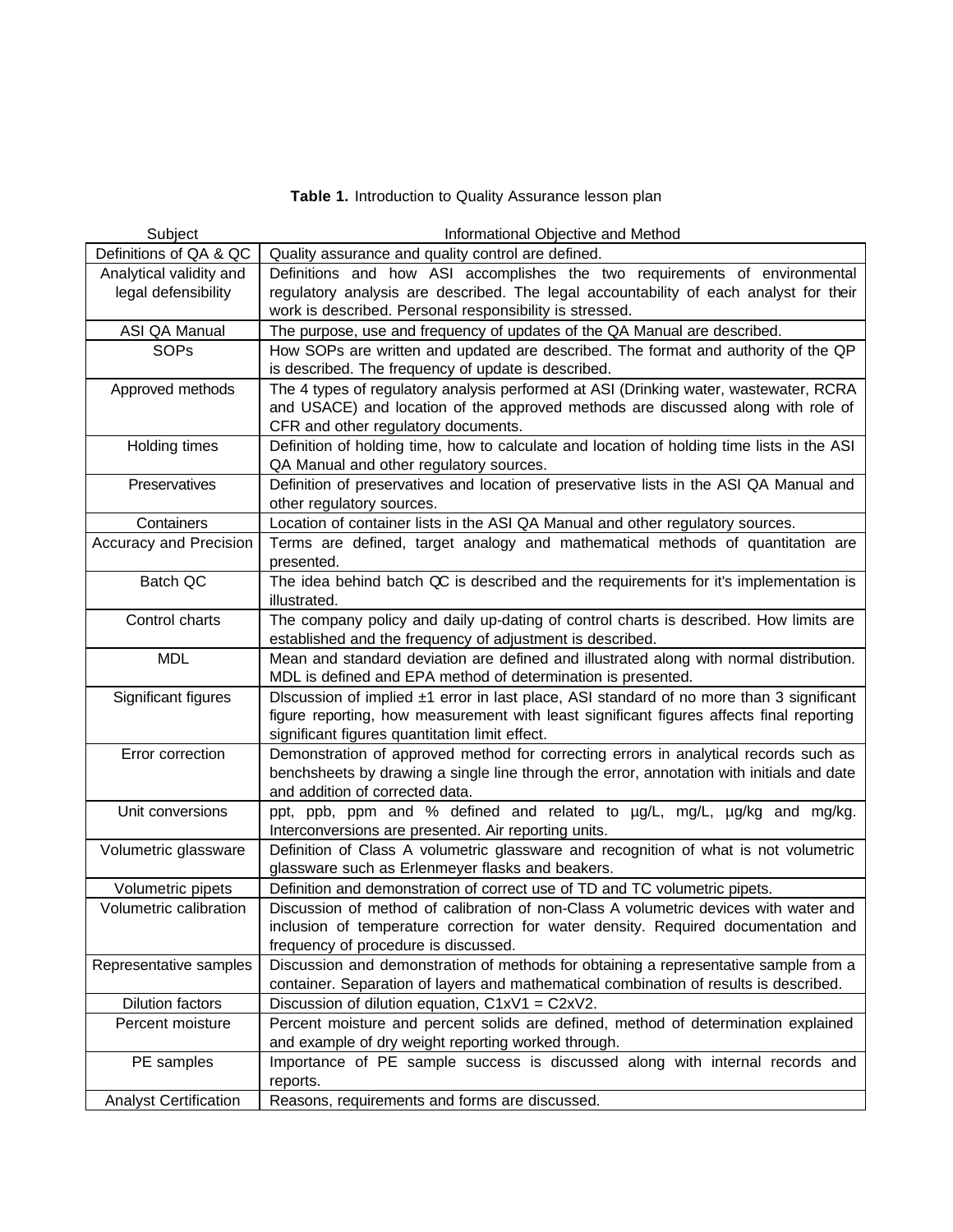| Organizational Chart     | Chain of command and laboratory management structure.                            |  |
|--------------------------|----------------------------------------------------------------------------------|--|
| <b>Client Contracts</b>  | Role of Project Managers.                                                        |  |
| Flow of work             | How samples are received, logged-in and processed. How data is entered into LIMS |  |
|                          | and turned into a final report.                                                  |  |
| Record Keeping           | Retaining and storage of records. Need for authentication of records.            |  |
| Bar-code system          | Need and use of internal chain-of-custody, recording supplyroom withdraws.       |  |
| <b>Building security</b> | Custody and security of samples and building, wearing name badges, escorting     |  |
|                          | visitors.                                                                        |  |

## **Table 2.** References and Study Materials used in the Analyst Class

|                | Laboratory Procedures and Chemistry, Chapter 16, Operation of Wastewater Treatment Plants,<br>Volume 2, 1991. California State University, Office of Water Programs.                |
|----------------|-------------------------------------------------------------------------------------------------------------------------------------------------------------------------------------|
| $\overline{2}$ | Standard Methods for the Examination Water and Wastewater, current edition, WEF, AWWA, and<br>APHA.                                                                                 |
| 3              | Smith, R.-K., 1997. Handbook of Environmental Analysis, 3rd Edition, Genium Publishing,<br>Schenectady, NY.                                                                         |
| 4              | Methods for Chemical Analysis of Water and Wastes, USEPA 1983.                                                                                                                      |
| 5              | Title 40, Code of Federal Regulations, Parts 100-149, US Government Printing Office, current year's<br>edition.                                                                     |
| 6              | Smith, R.-K., 1995. Water and Wastewater Laboratory Techniques, WEF, Alexandria VA.                                                                                                 |
| 7              | Handbook for Analytical Quality Control in Water and Wastewater Laboratories, USEPA 1979.                                                                                           |
| 8              | Manual for the Certification of Laboratories Analyzing Drinking Water, USEPA, current edition.                                                                                      |
| 9              | Laboratory Procedures, Chapter 11, and Advanced Laboratory Procedures, Chapter 21, Water<br>Treatment Plant Operation, California State University, Office of Water Programs, 1993. |
| 10             | Berger, W., H. McCarty, and R.-K. Smith, 1996. Environmental Laboratoy Data Evaluation, Genium<br>Publishing, Schenectady, NY.                                                      |
| 11             | Any first year college general chemistry textbook.                                                                                                                                  |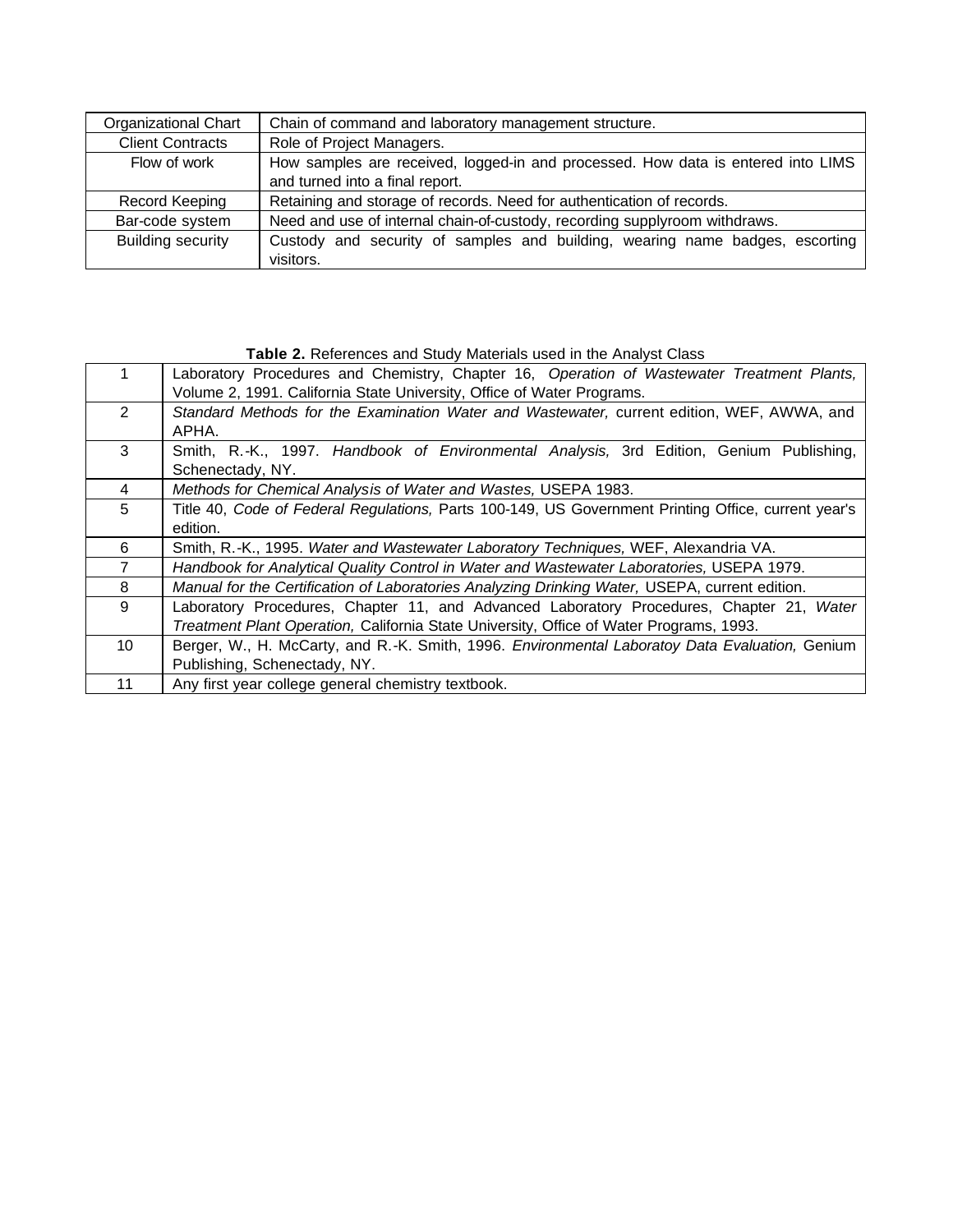| Table 3. Analyst Class Schedule |                                                       |  |  |
|---------------------------------|-------------------------------------------------------|--|--|
| Hour                            | Topic                                                 |  |  |
| 1                               | Molecular formulas and names of chemicals, Part 1     |  |  |
| $\overline{2}$                  | Molecular formulas and names of chemicals, Part 2     |  |  |
| 3                               | Molarity, solutions and dilutions                     |  |  |
| 4                               | Stoichiometry and calculations, Part 1                |  |  |
| 5                               | Stoichiometry and calculations, Part 2                |  |  |
| 6                               | Chlorine chemistry and analysis, Part 1               |  |  |
| $\overline{7}$                  | Chlorine chemistry and analysis, Part 2               |  |  |
| 8                               | Chloride and Fluoride analysis                        |  |  |
| 9                               | Nitrate, nitrite, TKN and ammonia analysis, Part 1    |  |  |
| 10                              | Nitrate, nitrite, TKN and ammonia analysis, Part 2    |  |  |
| 11                              | DO, BOD and COD, Part 1                               |  |  |
| 12                              | DO, BOD and COD, Part 2                               |  |  |
| 13                              | Fecal and total Coliform, Part 1                      |  |  |
| 14                              | Fecal and total Coliform, Part 2                      |  |  |
| 15                              | Regulatory programs                                   |  |  |
| 16                              | Sample receipt, Chain-of-Custody and LIMS             |  |  |
| 17                              | Sampling, holding times, containers and preservatives |  |  |
| 18                              | Accuracy, precision and MDLs (DQO)                    |  |  |
| 19                              | Regulatory reporting levels (NPDES and SDWA)          |  |  |
| 20                              | Reagents standards and lab water (Specific gravity)   |  |  |
| 21                              | Calibrations                                          |  |  |
| 22                              | Glassware and volumetric ware                         |  |  |
| 23                              | Temperature measurement and conductivity              |  |  |
| 24                              | Solids, Part 1                                        |  |  |
| 25                              | Solids, Part 2                                        |  |  |
| 26                              | Phosphorus                                            |  |  |
| 27                              | Sulfate, sulfite and sulfide                          |  |  |
| 28                              | <b>Metals</b>                                         |  |  |
| 29                              | Volatile organics                                     |  |  |
| 30                              | Semivolatile organics                                 |  |  |
| 31                              | Turbidity and colorimetric measurement                |  |  |
| 32                              | Color                                                 |  |  |
| 33                              | Odor and taste                                        |  |  |
| 34                              | Oil and grease and TPH                                |  |  |
| 35                              | Surfactants                                           |  |  |
| 36                              | Cyanide                                               |  |  |
| 37                              | pH, alkalinity and hardness, Part 1                   |  |  |
| 38                              | pH, alkalinity and hardness, Part 2                   |  |  |
| 39                              | pH, alkalinity and hardness, Part 3                   |  |  |
| 40                              | Jar test                                              |  |  |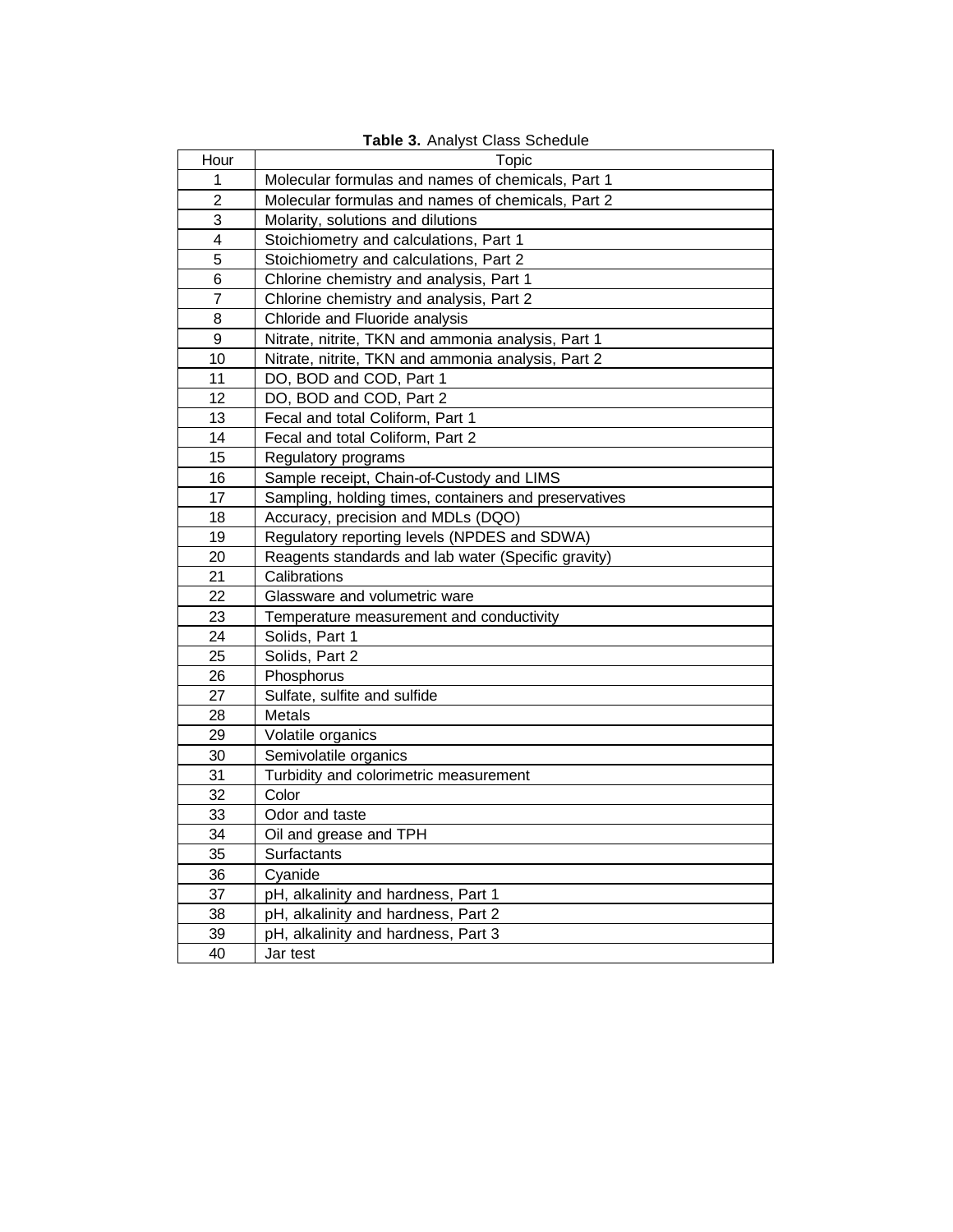| Name: Roy-Keith Smith, PhD                                                                                                                                                                                        |                                                                                                              |                                                                                                             |  |  |  |
|-------------------------------------------------------------------------------------------------------------------------------------------------------------------------------------------------------------------|--------------------------------------------------------------------------------------------------------------|-------------------------------------------------------------------------------------------------------------|--|--|--|
|                                                                                                                                                                                                                   | Position: Anlalytical Methods Manager Quality<br>Date Began: 1 March, 1992                                   |                                                                                                             |  |  |  |
| Assurance Manager                                                                                                                                                                                                 |                                                                                                              |                                                                                                             |  |  |  |
| Education:                                                                                                                                                                                                        |                                                                                                              |                                                                                                             |  |  |  |
|                                                                                                                                                                                                                   | High School: East Greenwich HS, East Greenwich RI                                                            |                                                                                                             |  |  |  |
|                                                                                                                                                                                                                   | College. Georgia Institute of Technology Degree: BS Chemistry, 1976                                          |                                                                                                             |  |  |  |
| College: Colorado State University Degree. Ph. D. Chemistry, 1981                                                                                                                                                 |                                                                                                              |                                                                                                             |  |  |  |
| College: California Institute of Technology Research Faculty in Chemistry 1981-1982                                                                                                                               |                                                                                                              |                                                                                                             |  |  |  |
| <b>Technical Schools:</b>                                                                                                                                                                                         |                                                                                                              |                                                                                                             |  |  |  |
| Year: 1987                                                                                                                                                                                                        |                                                                                                              | Course: Finnegan OWA 1020 GC-MS Operation, MS Interpretation                                                |  |  |  |
| Year: 1990                                                                                                                                                                                                        |                                                                                                              | Course: GA Right to Know Hazardous Chemical Supervisor                                                      |  |  |  |
| Year: 1992                                                                                                                                                                                                        |                                                                                                              | Course: H-P MS-DOS GC/MS, UNIX, and Target analysis                                                         |  |  |  |
| Year: 1992                                                                                                                                                                                                        | Course: all H-P GC and Cap. Column courses                                                                   |                                                                                                             |  |  |  |
| Year: 1992                                                                                                                                                                                                        | Course: TJA ICP-AES Operation                                                                                |                                                                                                             |  |  |  |
|                                                                                                                                                                                                                   |                                                                                                              | Seminars Attended: EPA Annual Technical Conference 1992, 1993, 1994, 1995, 1996; EPA WTQA 1992, 1993,       |  |  |  |
|                                                                                                                                                                                                                   | 1994, 1995, 1996; PittCon 1991, 1995, 1997; and many others                                                  |                                                                                                             |  |  |  |
| Work Experience:                                                                                                                                                                                                  |                                                                                                              |                                                                                                             |  |  |  |
| Last Position: Assistant Professor of                                                                                                                                                                             |                                                                                                              | Company: Southern College of Technology                                                                     |  |  |  |
| <b>Environmental Chemistry</b>                                                                                                                                                                                    |                                                                                                              | Dates: Jan 1990 - Jun 1992                                                                                  |  |  |  |
| Position: Laboratory Manager                                                                                                                                                                                      |                                                                                                              | Company: Southeast Laboratories                                                                             |  |  |  |
|                                                                                                                                                                                                                   |                                                                                                              | Dates: Oct 1989 - Dec 1989                                                                                  |  |  |  |
| <b>Position: Senior Scientist</b>                                                                                                                                                                                 |                                                                                                              | Company: GA Dept. Agriculture                                                                               |  |  |  |
| Dates: Mar, 1985 to Oct 1989                                                                                                                                                                                      |                                                                                                              |                                                                                                             |  |  |  |
|                                                                                                                                                                                                                   |                                                                                                              | Current Job Skills: Thorough knowledge of QA/QC and EPA, NIOSH and misc. analytical methods for analysis of |  |  |  |
|                                                                                                                                                                                                                   |                                                                                                              | pollutants in air, water, and solids by LC, GC, GC-MS, AA, Furnace AA, ICP, spectroscopic methods and wet   |  |  |  |
| chemistry. Responsible for laboratory certifications, regulatory agency contact, QA program development and                                                                                                       |                                                                                                              |                                                                                                             |  |  |  |
| management, and Analyst Training<br>Certifications: State of Georgia Licensed Water Laboratory Analyst and State of Georgia Licensed Wastewater                                                                   |                                                                                                              |                                                                                                             |  |  |  |
|                                                                                                                                                                                                                   |                                                                                                              |                                                                                                             |  |  |  |
| Laboratory Analyst                                                                                                                                                                                                |                                                                                                              |                                                                                                             |  |  |  |
| Courses Presented: Environmental Analysis (Southern Institute of Technology), 5890 GC Operation and                                                                                                               |                                                                                                              |                                                                                                             |  |  |  |
| Maintenance (H-P), Environmental Laboratory Data Evaluation (ASI), and many others                                                                                                                                |                                                                                                              |                                                                                                             |  |  |  |
| Publications. 43 articles and books in peer-reviewed and trade publications including: Handbook Environmental<br>Analysis, ISBN 0-931690-55-2, Genium Publishing, Schenectady NY, 1993: Handbook of Environmental |                                                                                                              |                                                                                                             |  |  |  |
| Analysis, Second Edition, ISBN 0-931690-77-3, Genium Publishing, Schenectady NY, 1995: Water and                                                                                                                  |                                                                                                              |                                                                                                             |  |  |  |
| Wastewater Laboratory Techniques, ISBN 1-57278-014-2, Water Environment Federation, Alexandria VA, 1995:                                                                                                          |                                                                                                              |                                                                                                             |  |  |  |
| Environmental Laboratory Data Evaluation, ISBN 0-931690-91-9, Genium Publishing, Schenectady, NY 1996                                                                                                             |                                                                                                              |                                                                                                             |  |  |  |
| Other Information: Listed in Who's Who Environmental Registry. Consultant for chemistry and GC courses to the                                                                                                     |                                                                                                              |                                                                                                             |  |  |  |
|                                                                                                                                                                                                                   | Analytical Education Center, Hewlett-Packard, Inc., Part Coordinator for Part 4000, Standard Methods for the |                                                                                                             |  |  |  |
| Examination of Water and Wastewater; educational consultant and instructor for Georgia Water and Wastewater                                                                                                       |                                                                                                              |                                                                                                             |  |  |  |
| Institute; recipient of WEF/GWPCA Laboratory Analyst Excellence Award 1994; Chair, Education and Training                                                                                                         |                                                                                                              |                                                                                                             |  |  |  |
| Subcommittee, Lab Practices Committee, WEF                                                                                                                                                                        |                                                                                                              |                                                                                                             |  |  |  |
|                                                                                                                                                                                                                   |                                                                                                              |                                                                                                             |  |  |  |

**Figure 1.** Example of a Technical Training/Experience resume.